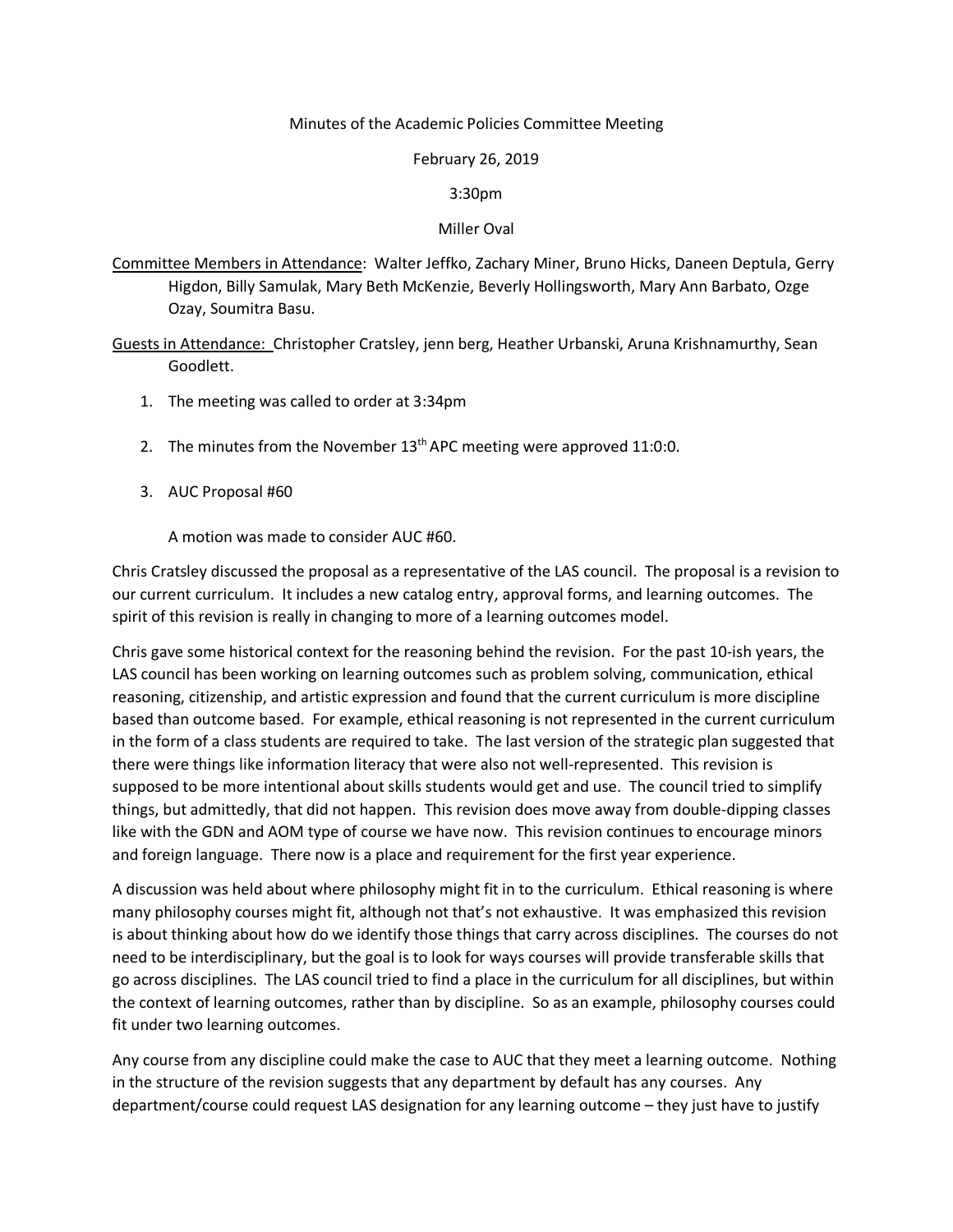that the course does meet those outcomes to AUC. Each course can count as up to two learning outcomes. Students can only count the course in one category, even if the course has two designations.

A discussion was held regarding whether the new LAS curriculum fits with all the majors, particularly those have done recent changes. Representatives of the LAS council did meet with departments and at the current moment, it does fit. That's not a perfect answer because depends on the approval process of the LAS curriculum and any departments currently making changes. To help with majors with large numbers of required credits, up to three courses can count for both the LAS curriculum and in the major.

A question was raised about the feasibility of design and capstone courses filling the learning outcomes procedural and logical thinking, and scientific inquiry. It was discussed that computer science might fit in the procedural and logical thinking course. Those courses that focus on the logic of design and design systems are different than scientific inquiry, but may fit in procedural and logical thinking.

A question was raised regarding if courses align with two learning outcomes, do you weight them and say this course is more about this outcome than another. Chris suggested that if faculty think it's more one outcome than another, the course should only seek designation for that outcome. However, if a course does cover both learning outcomes well, the LAS curriculum will honor that.

Ozge spoke up that the Economics, History, and Political Science department has reservations about this curriculum. They felt that the curriculum seems to privilege some departments in that there are discipline specific issues. She voiced concerns about the rationale for revisions in general – the old system was complex, and this doesn't seem any less complex.

Chris spoke that when working on curricula, you have the option of doing revolution or revision. The LAS council came down on the side of revision. They were trying to move in the direction of being intentional about learning outcomes, so you can explain to students and parent the reasoning for the curriculum. This is supposed to help answer the question, "Why can't students just take their courses in their major?" The answer is so they learn these skills. Many of these learning outcomes come from movements across the country and from groups working on these issues, such as the Lumina foundation and AACU. This revision is supposed to cut across disciplinary boundaries, but there are still disciplines being preserved – it's a revision, not a revolution. The council tried to strike a balance between eliminating disciplines and naming them, yet moving towards a learning outcome based curriculum.

A question was raised regarding why high impact practice courses are in LAS curriculum as opposed to the major. IHIP can be met in major. Apart from foundations of lifelong learning, students may complete up to 3 LAS classes in the major. There is very specific suggested catalog language regarding that in this proposal. The LAS council doesn't want students to just meet IHIP in the major with capstones, but they CAN. The council does think there's value to meeting this objective outside the major, particularly if a student doesn't get a minor. This resulted because the council noticed growth in option C in our current curriculum, but they wanted students to take more advanced, integrative, or substantive classes rather than only introductory classes.

A question was raised regarding flexibility and the possibility of exceptions to this curriculum. Is there a process for students who need exceptions (ie, like option C)? Is there any major that will need routine exceptions? The council didn't want to create an LAS specific exception process and tried to create a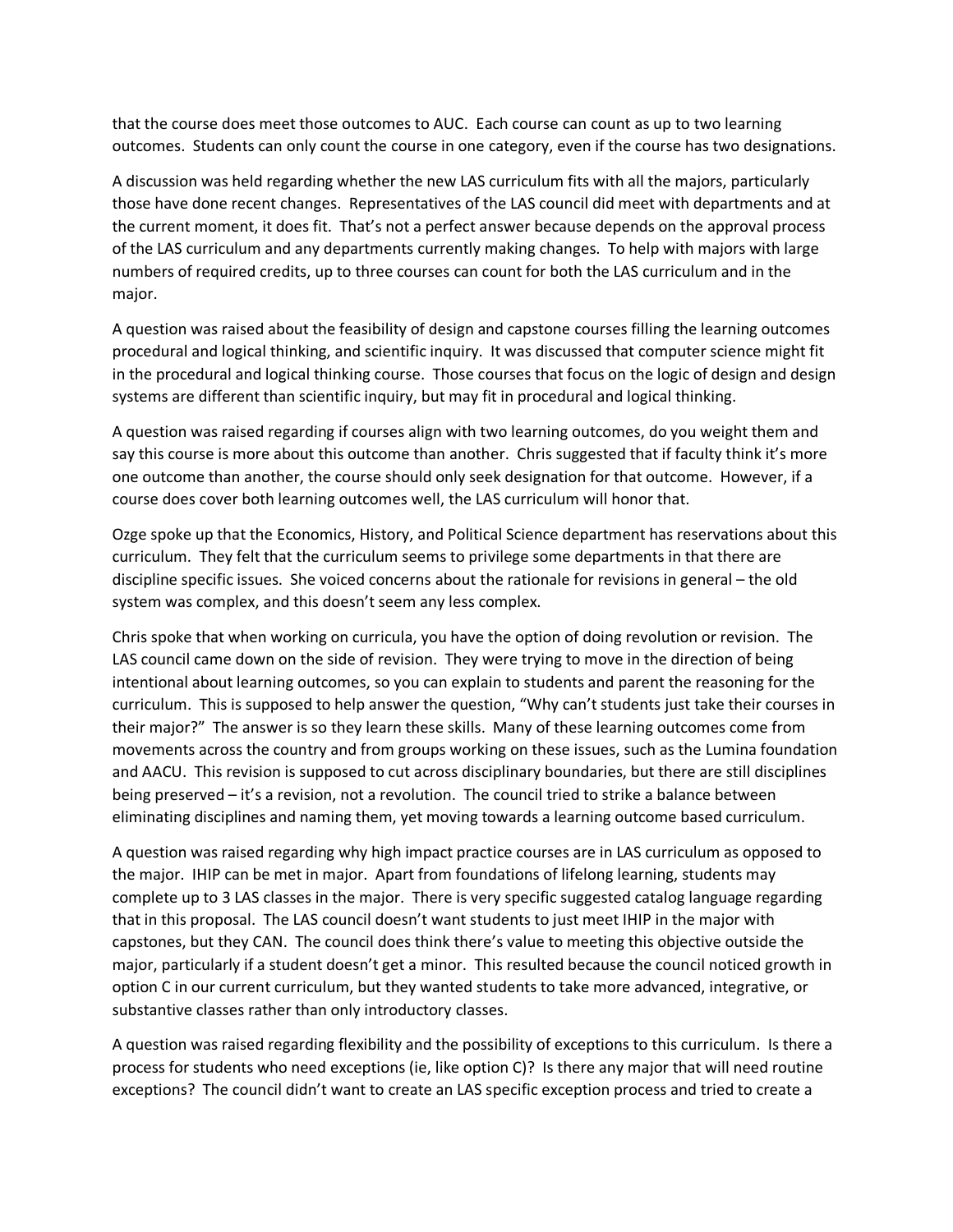curriculum as inclusive as possible. At the current moment, it appears that all majors can fit with this curriculum. If an individual student needs an exception, they should go through the regular approval process – advisor, department, dean, etc. The council has had discussion although nothing formal about transfer policies. That will get arranged later and the council doesn't want to make things too difficult for transfers.

A discussion was held regarding whether this proposal should include how to decide whether a course will earn each learning outcome in terms of quantification. The main reason for revision is to be able to assess the general education curriculum. A course can meet a learning outcome only if three things happen in a course. 1. The student receives direct instruction on the outcome. 2. The student gets practice with the learning outcome. 3. The student receives regular feedback on the learning outcome. All this happens within the course. Percentages could be a way to do that, but none of that is written in the proposal. It does ask for courses to describe how the course demonstrates student learning for the specified outcome. There needs to be room for academic freedom and AUC judgement. The LAS council admits that that's the job of the AUC, but the council wanted to provide clear definitions. The LAS council wants to continue to evaluate the curriculum. Another self-study is due soon. Changes may need to be made in the future.

A discussion was held regarding whether a document could be made showing how our current 13 LAS designations roughly map into 9 learning outcomes. The LAS council would prefer departments analyze if their courses meet certain learning outcomes to find their place. There needs to be space within the curriculum for everyone and each department can find their place.

A question was raised regarding numbers of courses in each learning outcome. Could there be an issue if many courses fit one outcome but few courses fit another? If the LAS council is reconvened, this will be monitored and if an issue arises, respond.

A question was asked about the approval process to determine which courses get LAS designation. The AUC and AUC curriculum committee approves it. APC might be part of the approval process to approve the approval document.

Every single course will be required to go to AUC to earn LAS designations. Each course needs to have separate AUC proposals and justification.

FSU's chapter of MSCA union president Aruna Krishnamurthy spoke about a potential violation of the contract. The proposal provided two potential forms to get approval for LAS designation. Item #8 on the form for critical and creative thinking and item #7 on the form for lifelong learning asks for feedback from the LAS council. That is a non-contractual detail. The only bodies that can weigh in on curricula is the department curriculum committee, AUC, and the AUC-curriculum committee. Aruna is currently speaking with the provost and the LAS council on ways to resolve this issue. In the current contract though, the LAS council does not have the authority to provide feedback on curriculum matters, so Aruna suggested it should be removed. We do want to empower LAS with the ability to give feedback but as the proposal is written, it is in violation of the contract.

Sean Goodlett spoke as a member of the LAS council and co-author of the forms. He stated that the feedback is not mandatory, so it is possible for that field to be blank. With respect to the contract matter, he said that the proper order of operations is that you have to wait for violation to occur, then